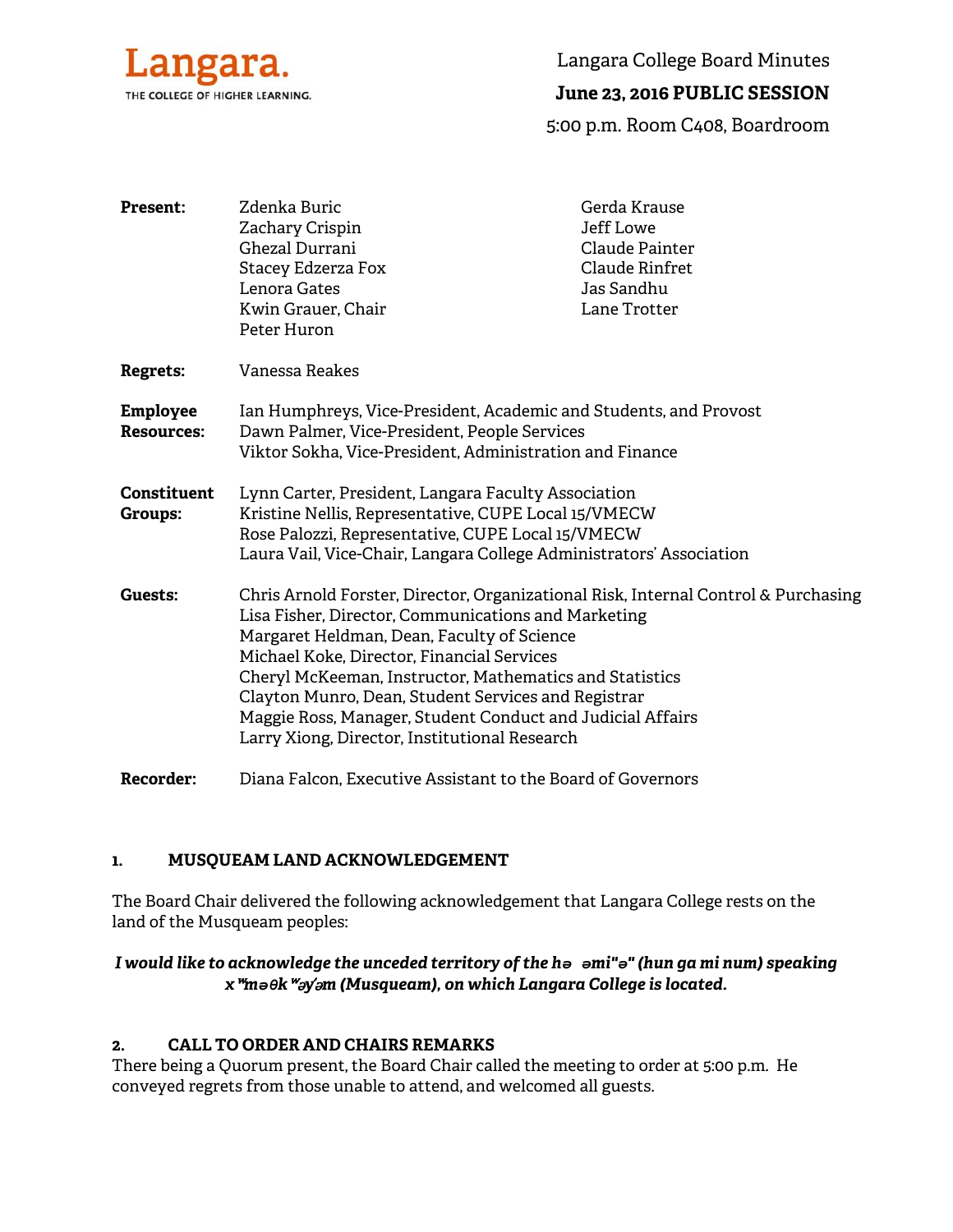## **3. PRESENTATION**

## **3.1 Sexual Violence and Misconduct Policy ACT BC**

C. Munro, Dean, Student Services and Registrar, D. Palmer, Vice-President, People Services, and M. Ross, Manager, Student Conduct and Judicial Affairs made a presentation on the College's response to the Province of BC's Bill 23 – Sexual Violence and Misconduct Policy Act. C. Munro noted that the work on the College's policy took place well before the Act was passed. A document titled *"Guidelines and Principles for a Comprehensive Approach to Prevent and Respond to Sexual Violence"* is expected to be released by the Ministry next week. This will be compared to the College's proposed draft policy to ensure that what is in the policy is appropriate to the guidelines. The presentation included background information on the BC Working Group the Ministry of Advanced Education established in December 2015; the Act's guidelines and principles for a comprehensive approach to prevent and respond to sexual violence; two proposals for funding submitted under the Civil Forfeiture Grant Post-Secondary Category to develop or enhance responses to sexual assault; overview of legislation; Langara College policy and procedures development process; definition of sexual misconduct; key features of the College's draft Sexual Violence and Misconduct Policy; and the steps that will be taken to implement and promote the policy once approved.

[It was noted the C. Munro and M. Ross left the meeting at 5:16 pm]

# **4. PRESENTATION TO DEPARTING BOARD MEMBERS**

## **4.1 Zdenka Buric**

Expressions of appreciation and gratitude were conveyed to Zdenka Buric for her contribution to the Board's work over the last 6 years and the many committees she served on during her membership on the Board. On behalf of the Board, the Board Chair presented her with a silk wrap designed by Musqueam artist Deb Sparrow.

# **5. APPROVAL OF AGENDA/CONSENT AGENDA**

It was moved by J. Lowe, seconded by Z. Buric and unanimously resolved:

# **THAT, the Langara College Board approve the agenda and approve/acknowledge the following items and motion on the consent agenda:**

- 5.1 Minutes of the Public Meeting held May 26, 2016 Approved
- 5.2 Chair's Written Report Acknowledged
- 5.3 President's Written Report Acknowledged
- 5.4 Notice of Election of Board Vice Chairs Acknowledged
- 5.5 Protected Disclosure Compliance Officer Report Acknowledged
- 5.6 FTE Enrolment Report for the year ended March 31, 2016 Acknowledged
- 5.7 Semi-annual Investment Summary to March 31, 2016 Acknowledged
- 5.8 Board Calendar: 2016-2017 Acknowledged

# **6. ELECTION OF BOARD CHAIR**

With L. Trotter as Chairperson, the election for the position of Board Chair took place. Board members had been notified at the May 26, 2016 board meeting that the election of the Board Chair would be held at this meeting. L. Trotter advised that an email calling for an Expression of Interest or Nominations for the Board Chair position was sent to Board Members on May 13, 2016. L. Trotter advised that S. Edzerza Fox nominated K. Grauer. L. Trotter asked K. Grauer if he would accept the nomination and he agreed. L. Trotter called for other expressions of interest or nominations three more times. There being no further interest or nominations, in accordance with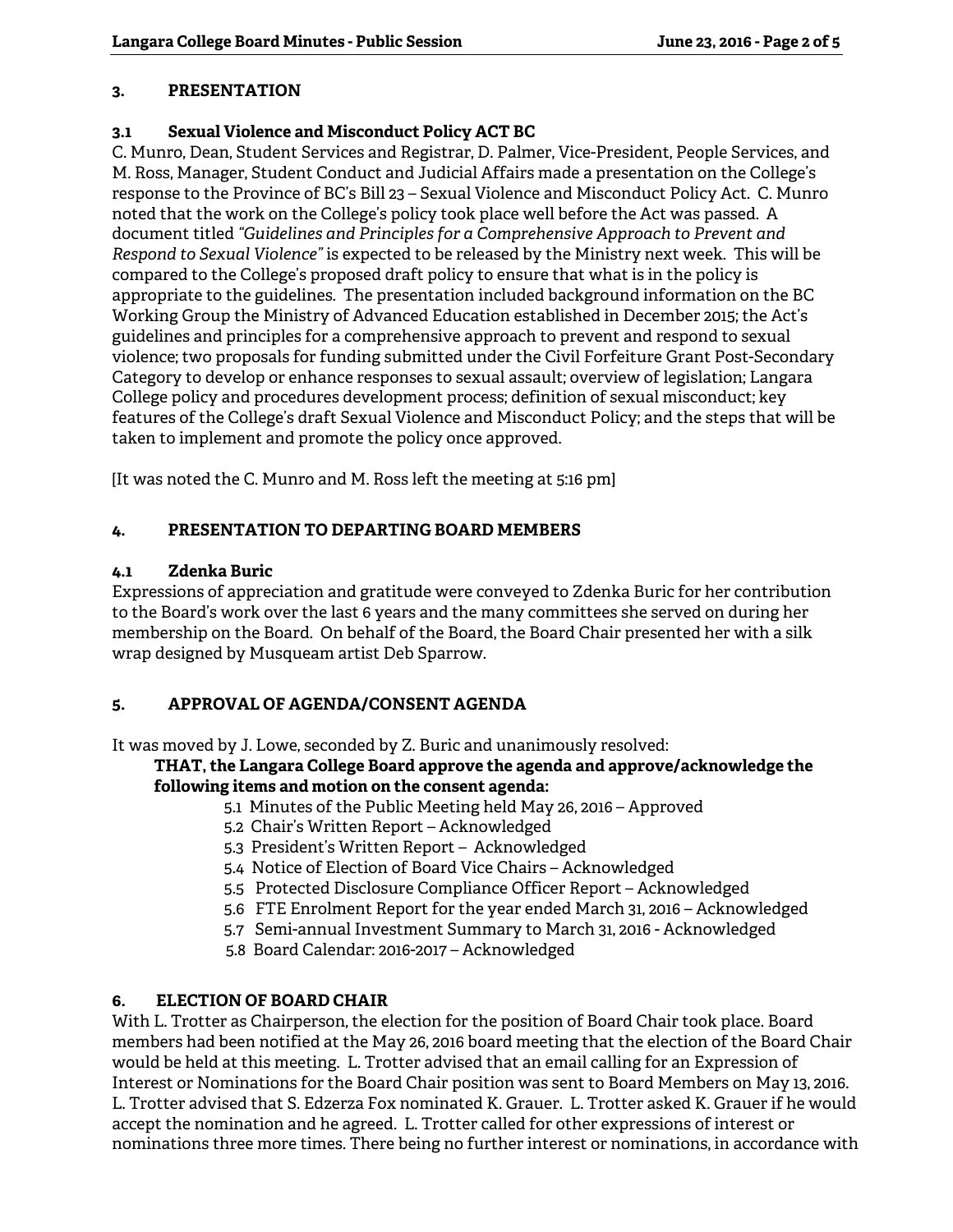Bylaw 201 K. Grauer was declared Board Chair by acclamation for a one-year term effective August 1, 2016. The President handed the meeting back to the Board Chair.

## **7. CHAIR'S VERBAL REPORT**

The Board Chair highlighted events that he had attended over the past few months and thanked Board Members who represented the Board at recent College events. He advised that he and other Board Members attended Convocation from June 8-10, 2016, and provided some highlights.

### **8. PRESIDENT'S VERBAL REPORT**

L. Trotter highlighted items in his written report and elaborated on the following:

- A tour of the campus was provided to Dr. Fernando Leon Garcia from Mexico's CETYS University which led to a discussion on partnership.
- The Greater Vancouver Board of Trade held its sixth annual Aboriginal Opportunities Forum on June 17, 2016, of which he was able to attend.
- He highlighted a paper titled "Colleges, Culture and Leadership", distributed at the table, which he co-wrote with a former colleague from Fanshawe College. He noted that the paper was presented at the Canadian Society for the Study of Higher Education (CSSHE) annual conference held from May 29-31, 2016 at the University of Calgary.
- Five Convocation ceremonies were held from June 8-10, 2016. New this year was the drumming in of the platform party by a Musqueam drummer. L. Trotter indicated that this was the best convocation he has attended and could not have run smoothly without the planning and execution of the Registrar's Office, Communications and Marketing, and the many volunteers that made it a success.
- C. Painter reported on her attendance at the CICan Conference in Quebec City from May 29-31, 2016, and highlighted her written report distributed at the table. She thanked the Board for the opportunity to represent the College and encouraged board members to attend future conferences.

### **9. COMMITTEE REPORTS, RECOMMENDATIONS AND APPROVALS**

### **9.1 Audit and Finance Committee**

### **a) Minutes of meeting held June 13, 2016**

K. Grauer highlighted the minutes of the Audit and Finance Committee meeting held on June 13, 2016, attached to the agenda.

### **9.2 Receipt of Audit Findings Report**

The Audit and Finance Committee reviewed the Audit Findings Report which represented a clean audit. In response to a question, it was noted that materiality was set at \$1.6M. An uncorrected Audit Misstatement that has been carried forward since the College separated from Vancouver Community College in 1994 was addressed and will not show up on future reports.

It was moved by C. Rinfret and seconded by P. Huron

 **THAT, the Audit Findings Report for the year ended March 31, 2016, be received. Carried Unanimously.**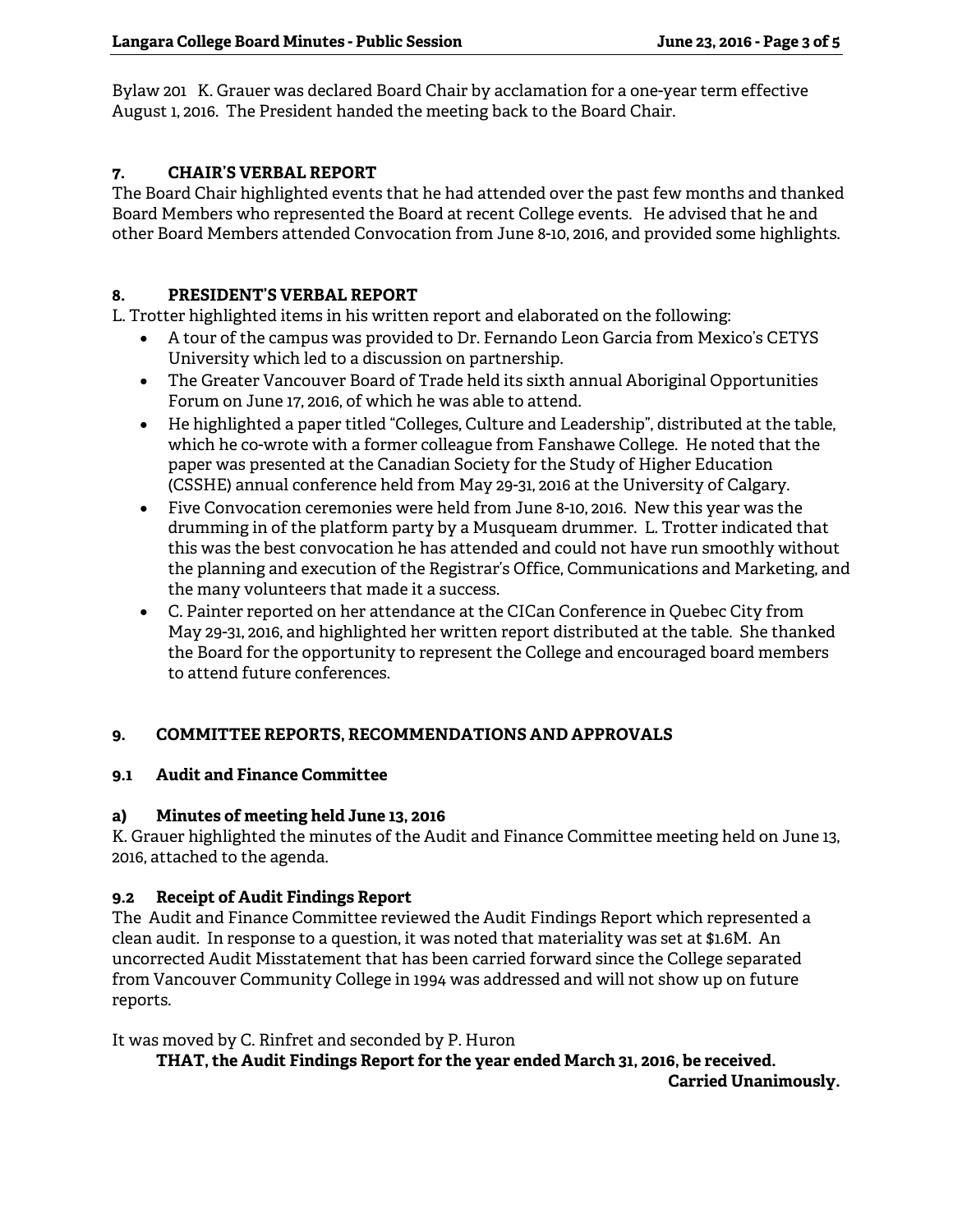## **9.3 Approval of Audited Financial Statements**

M. Koke highlighted the significant variance year to year to the Audited Financial Statements for the year ended March 31, 2016, attached to the agenda. Of note was the Public Sector Employers' Council (PSEC) requirement that post-retirement benefits be reviewed every three years. He thanked the Financial Services team for their work with the Auditors in the midst of senior management changes and commended them on presenting a clean audit with no Management Letter items.

It was moved by J. Lowe and seconded by G. Durrani  **THAT, the Financial Statements of Langara College for the year ended March 31, 2016, be approved.** 

**Carried Unanimously.** 

## **9.4 Accountability Plan and Report**

## **a) 2015/16 Reporting Cycle and 2016/17 to 2018/19 Planning Cycle**

I. Humphreys noted the responsibility of the Board to approve the Accountability Plan and Report which describes how the College achieved its performance targets for 2015/16. He advised of changes that were received from the Ministry after the agenda was distributed and directed Board Members to the updated Accountability Plan distributed at the table. The Accountability Plan and Report was created by staff from the Institutional Department, with contributions from many departments in the College, and provides an overview of the institutions together with an overview of our strategic plan and priorities. The report also provides an opportunity for the College to highlight key initiatives undertaken in the past year and strategic directions that the College will be pursuing in the upcoming year. The Ministry of Advanced Education provided guidelines and performance measure information and has requested a final submission by July 15, 2016. Once approved, the document will be posted on the College and Ministry websites as a public report on the College's achievements of our services to students and the community.

It was moved by C. Painter and seconded by Z. Crispin

 **THAT, the Accountability Plan and Report for the 2015/16 reporting cycle and the 2016/17 to 2018/19 planning cycle be approved.** 

**Carried Unanimously.** 

### **9.5 Governance and Nominating Committee**

### **a) By-Law 204 – Tuition Fees and Other Charges**

S. Edzerza Fox highlighted the draft By-Law 204 – Tuition Fees and Other Charges attached to the agenda. She noted that the By-Law was reviewed in response to the continuing work of Phase 2 with Karen Szeto to review all Board Policies, By-Laws and Resolutions to codify existing practices and processes. The By-Law is consistent with government expectations and is a follow up to provincial government regulations. The guiding principles were taken directly from a government publication due to be released soon.

Discussion ensued and it was noted that item 4.4. makes reference to an attached sample and it was agreed that the wording "the sample attached as" should be removed.

It was moved by J. Lowe and seconded by C. Rinfret

 **THAT, By-Law 204 – Tuition Fees and Other Charges be approved as amended. Carried Unanimously.**